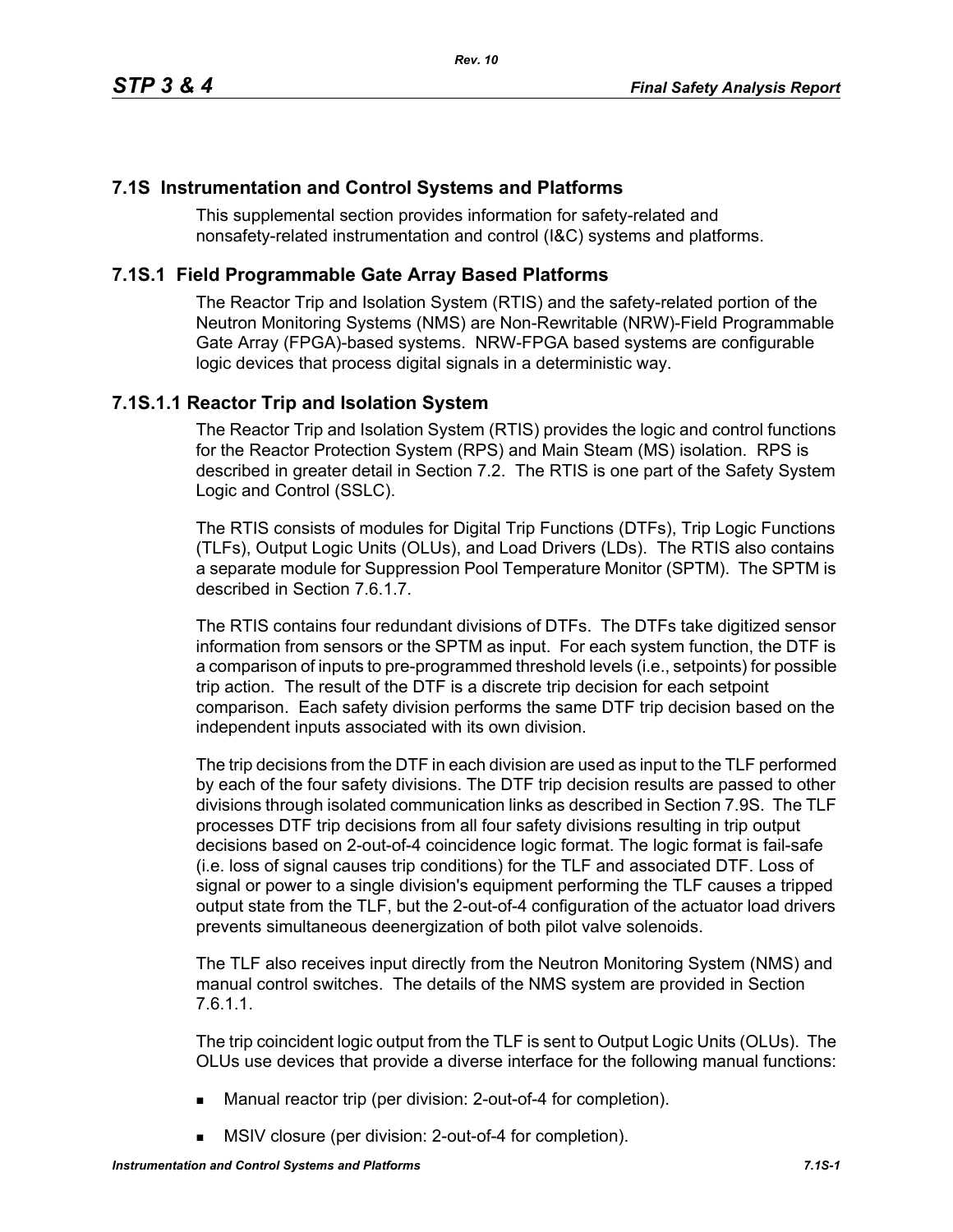- **MSIV** closure (eight individual control switches).
- RPS and MSIV trip reset.
- **TLF** output bypass

The OLUs distribute the automatic and manual trip outputs to the MSIV pilot valve and scram pilot valve actuating devices and provide control of trip seal-in, reset, and TLF output bypass (division-out-of-service bypass). Bypass inhibits automatic trip but has no effect on manual trip. The OLUs also provide a manual test input for de-energizing a division's parallel load drivers (part of the 2-out-of-4 output logic arrangement) so that scram or MSIV closure capability can be confirmed without solenoid de-energization. The OLUs are located external to the TLU equipment that implements the TLF so that manual MSIV closure or manual reactor trip (per division) can be performed either when a division's logic is bypassed or when failure of sensors or logic equipment causes trip to be inhibited.

If a 2-out-of-4 trip condition is satisfied within the TLF, all four divisions' trip outputs produce a simultaneous coincident trip signal (e.g., reactor trip) and transmit the signal through hardwired connections to OLUs that control the protective action of the final actuators. The load drivers for the solenoids are themselves arranged in a 2-out-of-4 configuration, so that at least two divisions must produce trip outputs for protective action to occur.

Bypass logic implemented by RTIS is described in Section 7.2.1.1.4.1(2) and shown on Figure 7.2-2.

Each of the four RTIS divisions are powered from their respective divisional Class 1E power supply. In the RTIS, independence is provided between Class 1E divisions, and also between the Class 1E divisions and non-Class 1E equipment.

## **7.1S.1.2 Neutron Monitoring System**

A detailed description of the Neutron Monitoring System (NMS) is provided in Section 7.6.1.1 for safety related functions.

## **7.1S.1.3 Platform Description**

The Reactor Trip and Isolation System (RTIS) and the safety-related portion of the Neutron Monitoring Systems (NMS) are implemented using Non-Rewritable (NRW)- Field Programmable Gate Array (FPGA)-based platforms.

Each FPGA-based system is a modular, chassis-based, rack-mounted system. FPGAbased systems are built as units, which provide the chassis and backplanes. The units perform specific functions, based on the modules placed in the backplane. Therefore, each module has unique architectural features, based on the differences in interfaces and requirements. The module design is implemented using only FPGAs. The design uses relatively simple medium-scale integrated discrete logic chips for all simple logic functions, such as a monostable multivibrator to implement a watchdog timer. Data is transferred between units over optical links.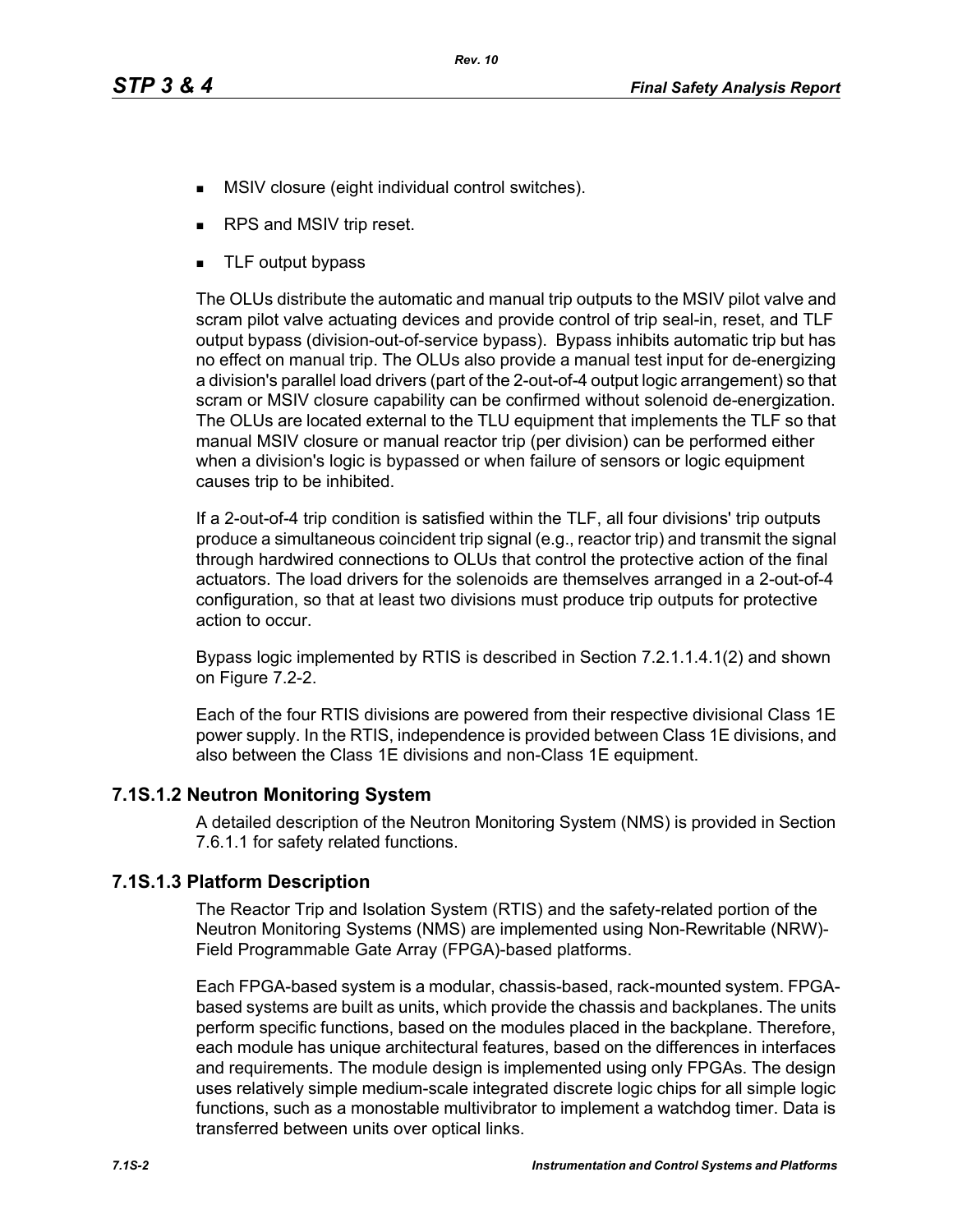Each module consists of one or more printed circuit boards and a front panel. The purpose of the front panel is to fix boards to the unit and to provide mounting for a Human-Machine Interface (HMI) and setpoints adjustment. The FPGA-based system also includes power supplies, analog and digital input/output modules, status modules, and all cabling and wiring necessary for operation. Each circuit board can contain one or more FPGAs.

The FPGA-based systems use logic chips that can be configured. The logic is physically embedded in FPGA chips using special tools. The logic is built from simple functional elements (FEs) that are designed to perform simple logic functions that can be combined and arranged in specific patterns to perform signal processing and logic operations, and thus construct the logic necessary to perform a defined function. Once the logic is embedded, the logic is hard coded and cannot be changed. After the logic is defined and embedded, the FPGA components are treated as hardware. An FPGA can only implement digital logic.

The FPGA-based system has self-diagnostic functions that continuously verify proper FPGA and communications performance and provide outputs used to alert the operator.

Each FPGA-based systems have the following attributes:

Intra-Division Communication

Data is transferred between units over optical links by the communication modules. The safety-related system has a one-way optical communication data link, providing fixed data sets to each safety-related system and to the nonsafetyrelated system with Class 1E to non-Class 1E isolation. RTIS offers no possibility of data transfer from the nonsafety to the safety equipment.

 $\blacksquare$  Input / Output (I/O)

There are I/O modules that are located in the units. Analog Output (AO) modules have analog outputs of up to 16 channels. There are several types of AO modules for different output ranges. AO Module provides electrical isolation capability from safety to nonsafety system. Digital I/O modules have four digital inputs and 16 digital outputs. External inputs and internals are isolated using photo couplers and solid-state relays.

**Power Supply** 

The power supply module provides low voltage direct current (DC) power for equipped modules in each unit. The safety-related system has redundant power supply modules in each unit. The RTIS equipment is divisionally powered from multiple Class 1E power sources, one of which is DC backed.

#### **7.1S.2 Microprocessor Based Platforms**

The Engineered Safety Features and Control System (ELCS) will be implemented with a microprocessor based platform.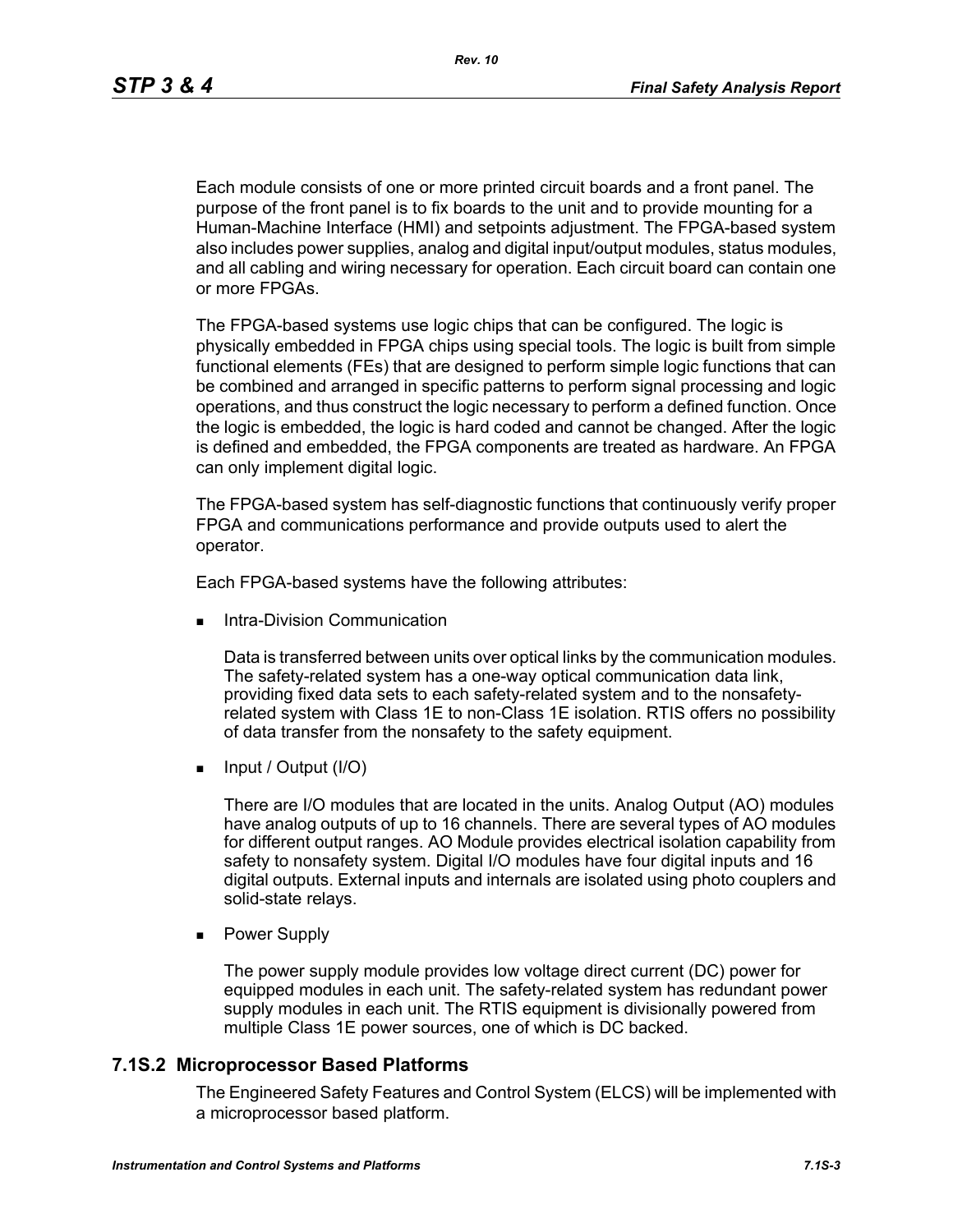# **7.1S.2.1 Engineered Safety Features Logic and Control System (ELCS)**

The Engineered Safety Features Logic and Control System (ELCS) provides the instrumentation and control functions of automatic actuation, control and display for the Engineered Safety Features (ESF) systems.

The ELCS contains four redundant divisions of Digital Trip Functions (DTFs). The four divisions of DTF safety function actuation status are communicated to three divisions of Safety Logic Functions (SLFs), which correspond to the three divisions of ESF actuated equipment. Each SLF performs two-out-of-four logic on the four redundant DTFs. The DTF to SLF communication and isolation features are described in Section 7.9S.

Each ELCS division is powered from independent power sources.

For the four redundant divisions of ELCS DTFs, any single division of sensors from one DTF can be manually bypassed, causing the ESF safety function actuation logic in the SLFs to become two-out-of-three, while the bypass state is maintained. The bypass status is indicated in the main control room until the bypass status is removed. Only one division can be placed in bypass. An interlock rejects attempts to remove more than one division from service at a time.

As shown in Tier 1 Figure 3.4B, each of the three ESF component actuation divisions contains a minimum of two SLFs. The SLF logic for ECCS functions (i.e. initiation of Reactor Core Isolation Cooling, High Pressure Core Flooder or Automatic Depressurization) is implemented using two redundant SLF processing channels per division. The two redundant channels receive the data from the four redundant divisional DTFs, manual control switch inputs and contact closures. The two redundant SLF processing channels perform the same ESF safety function action logic. One of the two SLFs processes initiation logic for functions that service the reactor vessel at low pressure (e.g. RHR), while a second SLF provides the same support for the vessel at high pressure (e.g. Reactor Core Isolation Cooling (RCIC system and High Pressure Core Flooder (HPCF)) system).

The two redundant SLF processing channels must agree for initiation of the ESF safety function to occur. Two SLF processing channels are used to prevent the inadvertent system level actuation of the ESF safety functions that inject coolant to the core or depressurization.

However, in the event of a failure detected by self diagnostics within either processing channel, a bypass (ESF output channel bypass) is applied automatically (with manual backup) such that the failed SLF processing channel is removed from service. SLF processing channel failures are alarmed in the main control room. If a failed channel is not automatically bypassed, the operator is able to manually bypass the failed channel.

The two-out-of-two voting of the two SLF processing channels is performed on a component basis with non-microprocessor based equipment or with a separate actuation for a valve from one SLF processing channel and a related pump actuation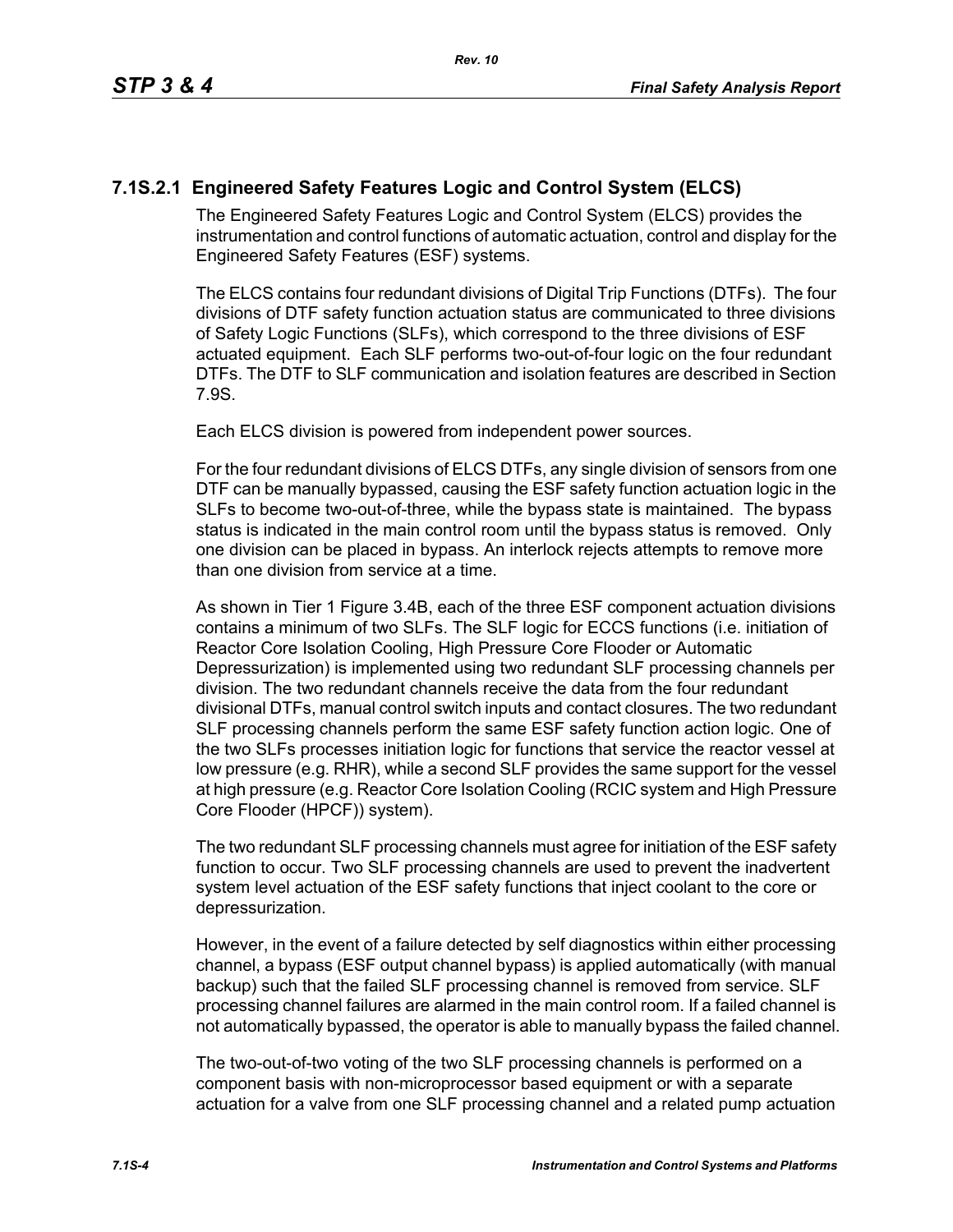from the second SLF processing channel, where both are required to initiate coolant injection.

As shown in Tier 1 Figure 3.4b, each ELCS division includes the following major elements:

- Sensors provide signal input to the ELCS. For ELCS safety functions, the appropriate sensors are connected to the Digital Trip Function.
- **The Digital Trip Function receives input signals directly and also receives remote** input signals from a Remote Digital Logic Controller (RDLC). The RDLC communicates the remote input signals to the DTF utilizing high speed serial link (HSL) communication with redundant fiber optic modems and optical data cable. HSL communication is described in Section 7.9S.
- The DTF provides a comparison of signal inputs to associated setpoints to determine the trip status for each ESF safety function. The DRF communicates trip status to the Safety Logic Functions (SLFs) in each division by means of opticalbased HSL communication links.
- **Individual DTF to SLF communication is provided with single fiber optic cable since** the DTF and SLF are both located in the MCR area.

SLFs are provided in each of the three ESF divisions that provide electromechanical component actuation. Each division's SLFs receive ESF safety function actuation status signals from each of the DTFs in the four redundant divisions. The division's SLFs calculate ESF system level actuation status by determining whether there is a two-out-of-four coincidence of DTF ESF safety function trip signals. The SLF also receives hardwired signals for manual bypass and manual system level actuation of ESF components from I/O that is local to the SLF. The SLF communicates ESF actuation commands to the SLF I/O stations that are located in areas that are remote from the MCR by HSL. The fiber optic cables are redundant for the communication of ESF safety function actuation commands from the SLF to the SLF remote I/O.

The SLF Remote Digital Logic Controller (RDLC) provides I/O and ESF component control logic and actuation. At the RDLC a Component Interface Module (CIM) is provided for each controlled electromechanical component assigned to the SLF. The CIM interfaces the ESF actuation command signals (or control commands in the absence of actuation) from the SLFs to the electromechanical ESF component.

The CIM provides priority logic to override control when an ESF actuation occurs. Logic in the CIM also provides voting of redundant SLF processing channels signals, for ESF safety functions that require SLF redundancy. The CIM receives component position and status feedback signals from the component control circuit. The CIM provides local control capability for maintenance.

Each ELCS division has an intra-division network that connects the ELCS controllers with flat panel safety displays in the main control room and a Maintenance and Test Panel. The intra-division network is described in section 7.9S.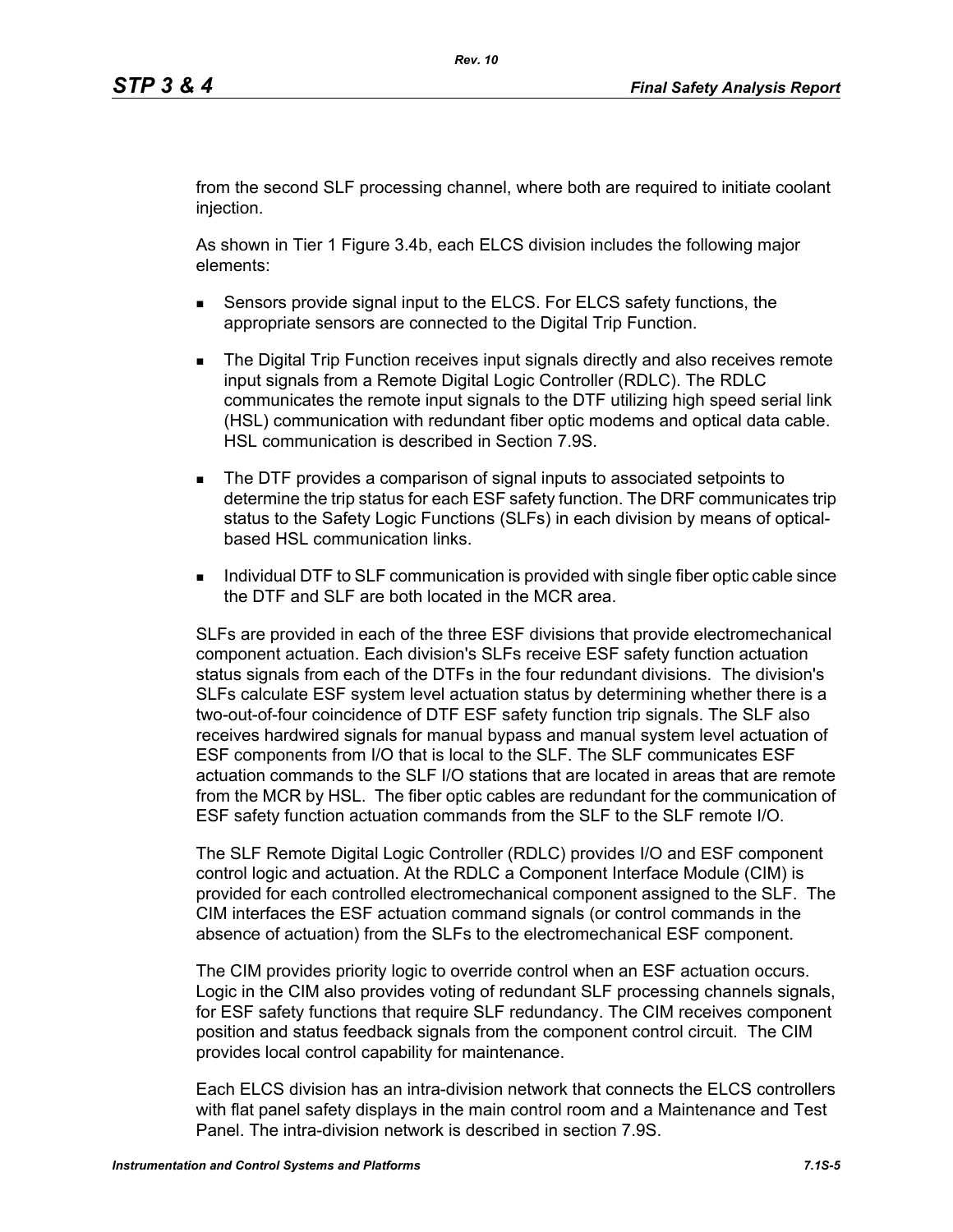For each ELCS division, there are two safety display stations in the main control room. Each safety display is driven by a flat panel display subsystems.

Each ELCS division has a permanently connected Maintenance and Test Panel (MTP) and an Interface and Test Processor (ITP). The MTP and ITP are utilized for the maintenance technician functions.

## **7.1S.2.2 ELCS Platform**

The platform that implements the ELCS has the following major elements:

- Controller, including high speed serial link communications
- Intra-division Network communication
- $\blacksquare$  Input / Output
- **Flat Panel Display**
- **Maintenance and Test Panel**
- **Power Supplies**
- Component Interface Module

The ELCS Controller subsystem is modular. A passive backplane connects individual module slots, which can house the following module types:

- Controller module
- Intra-division communication module
- **Input / Output modules**

## **7.1S.2.3 ELCS Controller**

The controller contains two sections, a processing section and a communication section. The processing section contains a microprocessor and memory for the applications programs. The processing section memory utilizes Flash PROM for system software, Flash PROM for application software, and RAM.

The communication section contains another microprocessor and memory for communications with other Controllers in different chasses. The communications memory utilizes Flash PROM for system software and RAM. The communications section performs the HSL communications functions and the HSL diagnostics.

The two controller sections communicate through shared memory. The shared memory provides for communications isolation. The ELCS Controller performs selfdiagnostics, including an internal watchdog timer, and is able to determine that the required module types are located in the appropriate slot.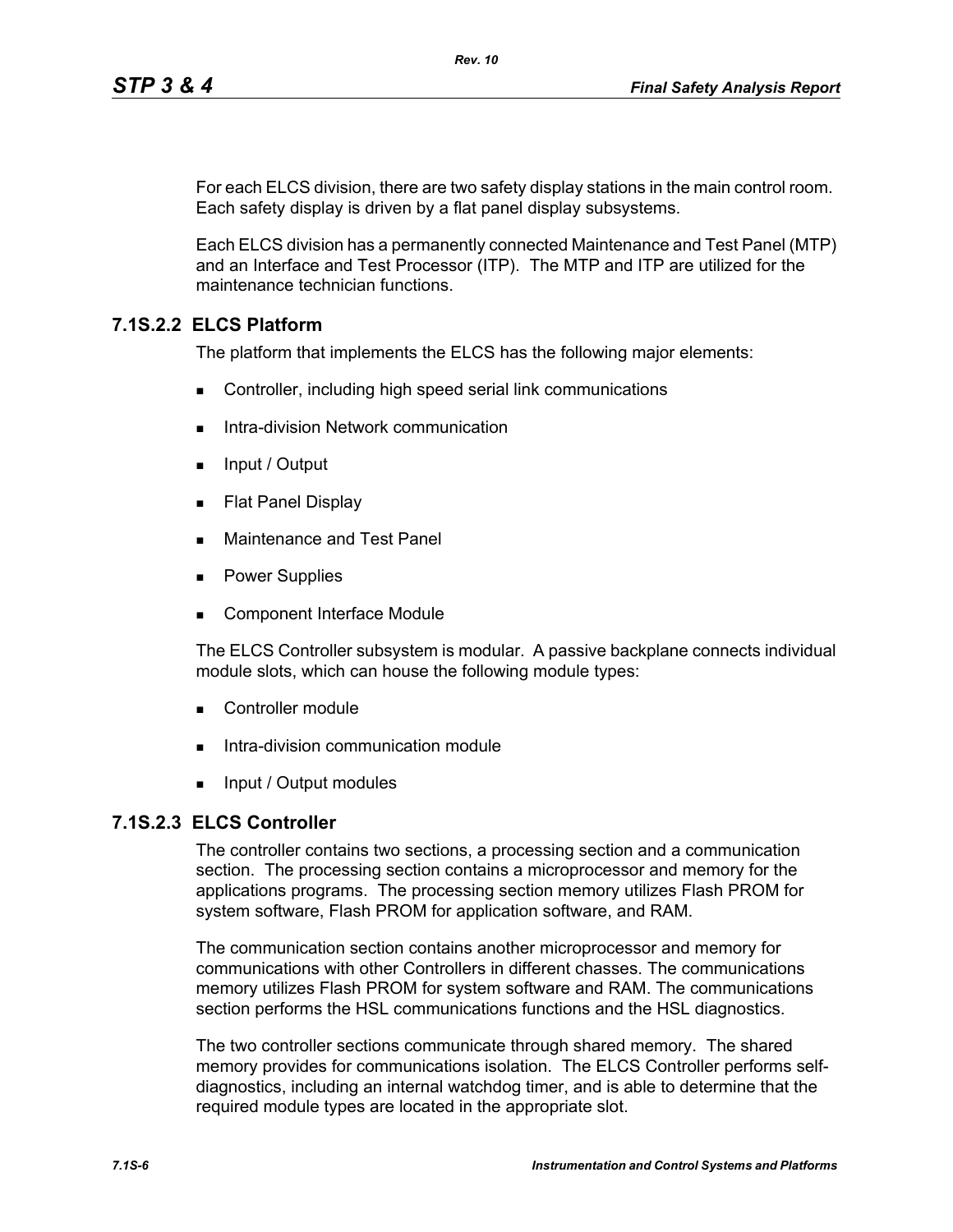The backplane allows multiple Controllers to be utilized in a single chassis. The controllers communicate through shared memory that is located on the Intra-division communication module.

Intra-Division Communication

The communication module provides the interface for the intra-division communication network. The intra-division performs communication diagnostics, Intra-division communications are described in Section 7.9S.

**Input / Output** 

The Controller uses compatible I/O modules that are located in the chassis with the controller. Additional chasses of I/O modules can be added to the first Controller chassis if additional I/O is necessary. A range of modules is available covering analog and digital signals of various types. In addition, there are modules for temperature measurement and rotational speed measurement.

The system software in the Controller automatically checks that all modules are operating correctly at system startup. Module diagnostic failures are reported to the Controller.

**Flat Panel Display** 

The flat panel display subsystem consists of the flat panel display with touch screen capability, a single board computer, and standard communication interfaces for communication to the intra-division network.

For STP Units 3 and 4, the RTIS and NMS utilize the ELCS flat panel display subsystem to display selected information. Each division of RTIS and NMS send data to a communication interface associated with the same ELCS division. The RTIS and NMS utilized serial fiber optic data links over fiber optic media. The communication interface then communicates the RTIS and NMS information to an interface module on each flat panel display subsystem. The data flow is unidirectional from RTIS and NMS to the ELCS communication interface.

**Maintenance and Test Panel (MTP)** 

The MTP will be used for technician surveillance, maintenance and test functions for each division. The MTP provides the means for the operator or technician to change setpoints, insert and remove bypasses, support periodic testing, and display detailed system diagnostic messages. The MTP provides features that support the administrative control for the activities.

The MTP utilizes a flat panel display subsystem in conjunction with the ITP for monitoring diagnostics and providing a periodic test interface for other Controllers. The MTP and ITP are connected to the intra-division network.

The MTP flat panel display subsystem also includes a communication interface to the nonsafety system. The MTP communication interface to the nonsafety systems provide for communication isolation to assure that data flows in a unidirectional manner from the ELCS to the nonsafety systems. The communication interface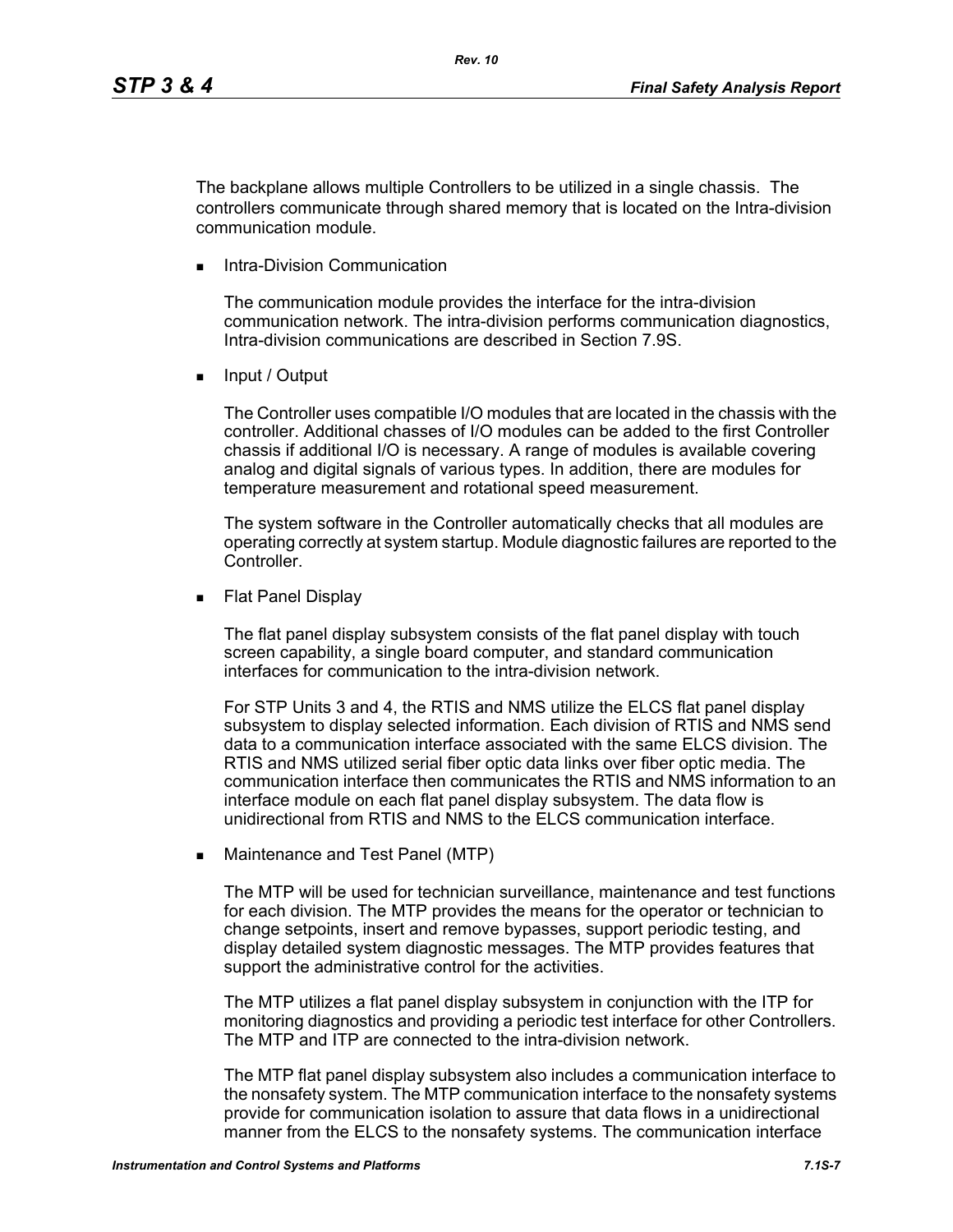utilizes an optical connection to the nonsafety systems to provide electrical isolation.

**Power Supply** 

The power supply subsystem provides low voltage direct current (DC) power for the ELCS equipment that requires it. ELCS equipment is divisionally powered from multiple Class 1E power sources, one of which is DC backed.

■ Component Interface Module (CIM)

In general, the CIM provides the interface between the ELCS actuation and control command signals and the electromechanical device associated with the final ESF components. Electromechanical components with non-standard signal interface requirements may not use a CIM, but could be interfaced with discrete I/O.

### **7.1S.3 Plant Information and Control System (Non-Safety)**

The Plant Information and Control System (PICS) provides integrated process control, monitoring, and human-system interface functions for the nonsafety-related plant process systems. PICS includes computer workstations for the human interface and data processing, controllers and servers for the process control functions, and a real-time communications network to share data between the different controller and computer processors. Typical data communication interfaces to PICS are illustrated in Figure 7.9S-1.

The Plant Computer Functions (PCFs) are a set of functions that were provided by the Process Computer System (PCS) in the original ABWR DCD design. The STP 3&4 design does not have a PCS. These PCFs are a subset of PICS and include data display and alarms, plant computer calculations (e.g., Power Generation Control System (PGCS)) and data recording (logging) (see Subsections 7.7.1.5, 7.7.2.5 and 7.7.1.2.2 (6)), and historical archiving (including Sequence of Events). The PCFs have not changed from those of the ABWR DCD Process Computer System.

The PICS is configured as a distributed control system (DCS). Therefore, PICS, as a DCS, is an integrated set of control processors, servers, workstations, and applications that provide plant wide process control and monitoring. PICS also acts as the supervisory control system and provides the primary interface between the control room operators and the plant process and equipment data and control capabilities. Several computer processors are linked together via a real-time communications network, sharing the computer processing tasks.

Each computer processor transmits and receives data from the communications network. Each device in the network receives the same data at essentially the same time, creating a network database that is shared by each of the computer processors.

PICS has the following major elements:

Control processors and servers